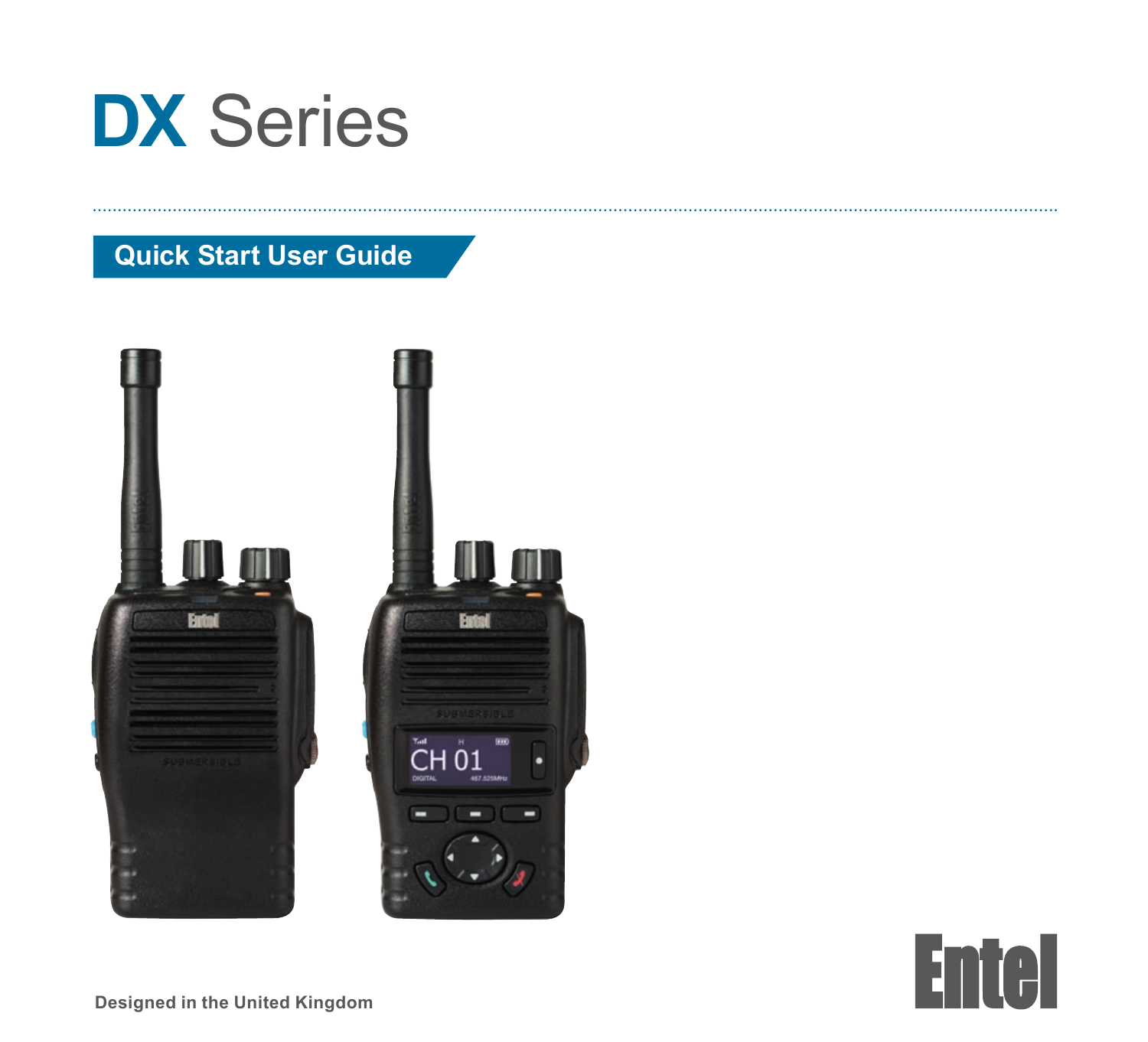# **DX** Series

#### **INTRODUCTION**

**Entel** 

The Entel DX4xx digital series is designed for those users who demand the ultimate performance for their business critical communications.

Your radio can be configured for Digital or Analogue channels, or both and to meet your exact requirements the radio may have been customised by your Entel dealer. These features will be explained in a separate guide issued by the dealer.

# **PACKING LIST**

| DX4xx         | Radio                       |
|---------------|-----------------------------|
| CNB4xxE       | Rechargeable Li-Ion battery |
| <b>CBH450</b> | Loaded belt clip            |
| CATxxx        | High efficiency antenna     |
| <b>CSAHX</b>  | Rapid charger               |

# **OPTIONAL ACCESSORIES**

#### **Attaching and removing accessories**

- 1.To attach an accessory, remove the accessory cover by unscrewing the locking screw anti-clockwise (store in a safe place).
- 2. Plug the accessory into the socket. then carefully tighten the locking screw clockwise until finger tight (do not overtighten or use any implement)
- 3.To remove an accessory, unscrew the locking screw of the accessory by hand in an anti-clockwise direction. Ensure you re-fit the accessory socket cover so as to protect the socket.
- 4.To prevent corrosion or damage to the accessory connector terminals ensure either a) the accessory cover is fitted or b) an accessory is securely fitted, never leave the terminals exposed.



#### **Battery charging**

- 1.Connect the AC adapter to the charger pod and plug in.
- 2.Turn the radio off.
- 3.Insert the battery pack into the charger pod, either with or without the radio attached. The charger LED status light changes to red and charging begins.
- 4.When charging is complete the charger status LED changes from red to green, a fully discharged battery pack will take approximately 2 hours (CNB420E), 3 hours (CNB450E) to re-charge.

#### A flashing red LED on the charger indicates there is a problem with the battery. Remove the battery from the charger and consult your Entel Dealer.

#### **CAUTION**

#### **BATTERY PACK PRECAUTIONS**

- Do not recharge the battery pack if it is already fully charged. Doing so may reduce the life of the battery pack.
- After charging is complete, remove the battery from the charger. If the power to the charger is turned off and on again, charging will restart and the battery will become overcharged.
- Please ensure the radio is turned off before placing it in the charger and never switch a radio on whilst in the charger.
- Only use Entel branded battery packs and chargers.
- Do not short the battery terminals or dispose of the battery in a fire.
- Do not charge the radio and/or battery pack if they are wet.

# **DANGER**

#### **DO NOT DISASSEMBLE OR MODIFY THE BATTERY IN ANY WAY!**

Your Entel battery pack incorporates a safety circuit to avoid danger, if the safety circuit is damaged or bypassed, or the battery cells are damaged directly, they may generate extreme heat, smoke, rupture and emit flames.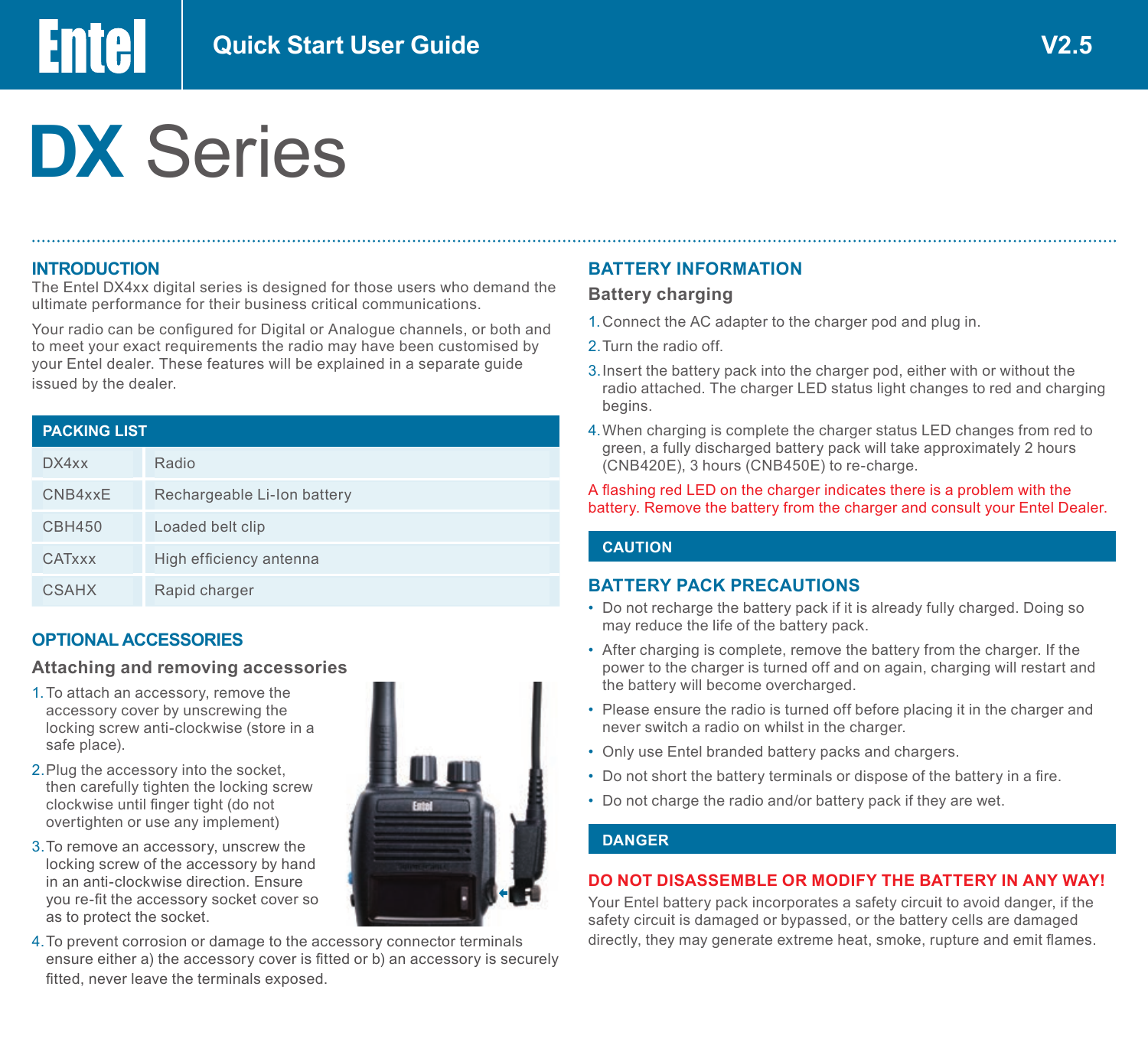

- 1. On/Off/Volume control. Rotate clockwise to turn on and increase volume. Rotate anticlockwise to reduce volume and turn off.
- 2. Channel control
- 3. Accessory socket
- 4. Push-To-Talk (PTT) button. Press to speak and release to listen.
- 5. Dealer programmable buttons (ask your Dealer for more information)

#### 6. LED indicator

Red Steady - Transmitting Red Double Flash - Low Battery Red Fast Flash - Error Green Steady - Receiving Green Steady (AM) - Monitoring Channel Green slow flash (DM) - Digital call hang time Amber steady - Receiving invalid signal Amber Flash every 5-seconds - Radio in standby Amber Rapid Flash - Scanning

5

- 7. Info button
- 8. Microphone
- 9. Navigation key